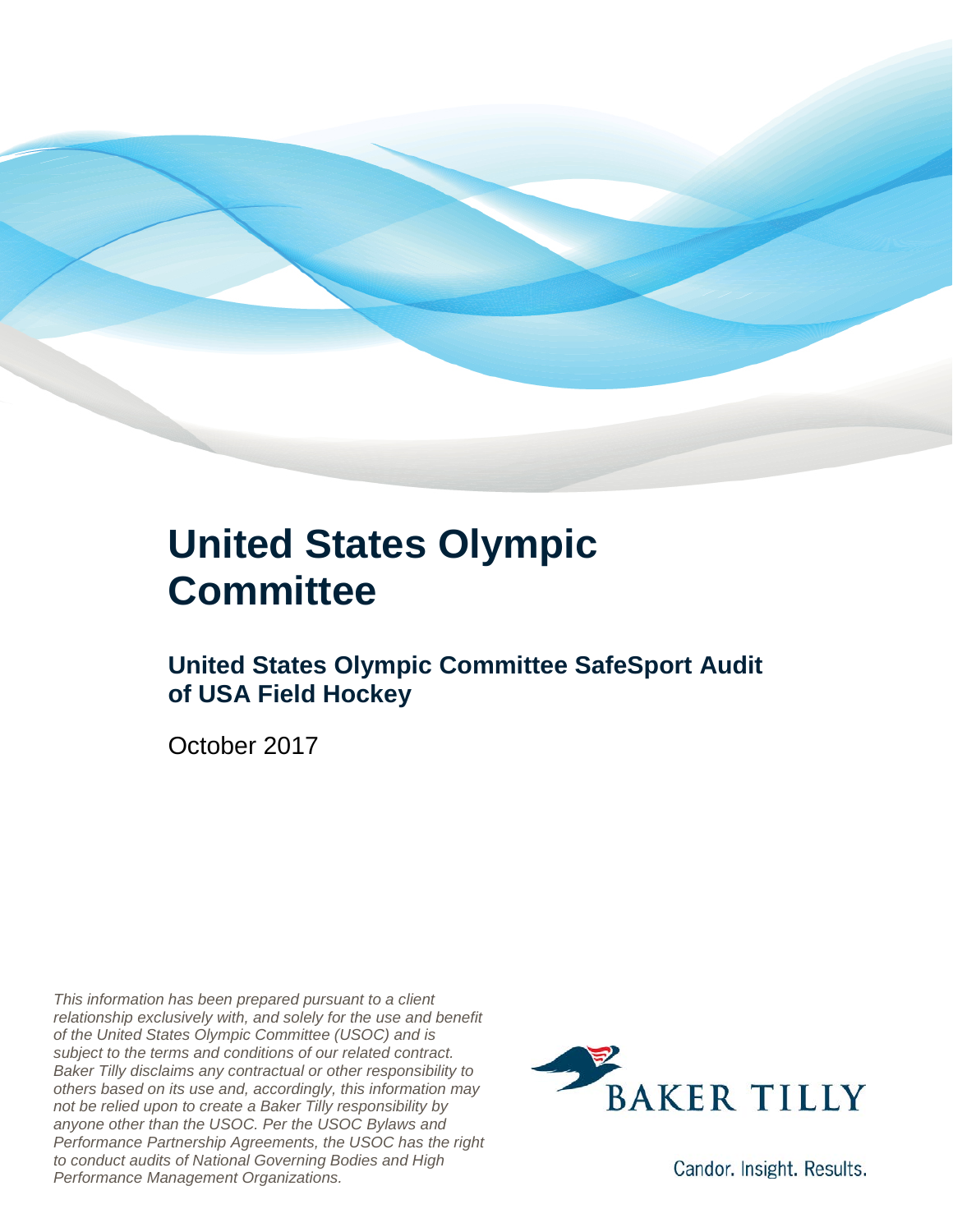

#### UNITED STATES OLYMPIC COMMITTEE SAFESPORT AUDIT OF USA **Contents**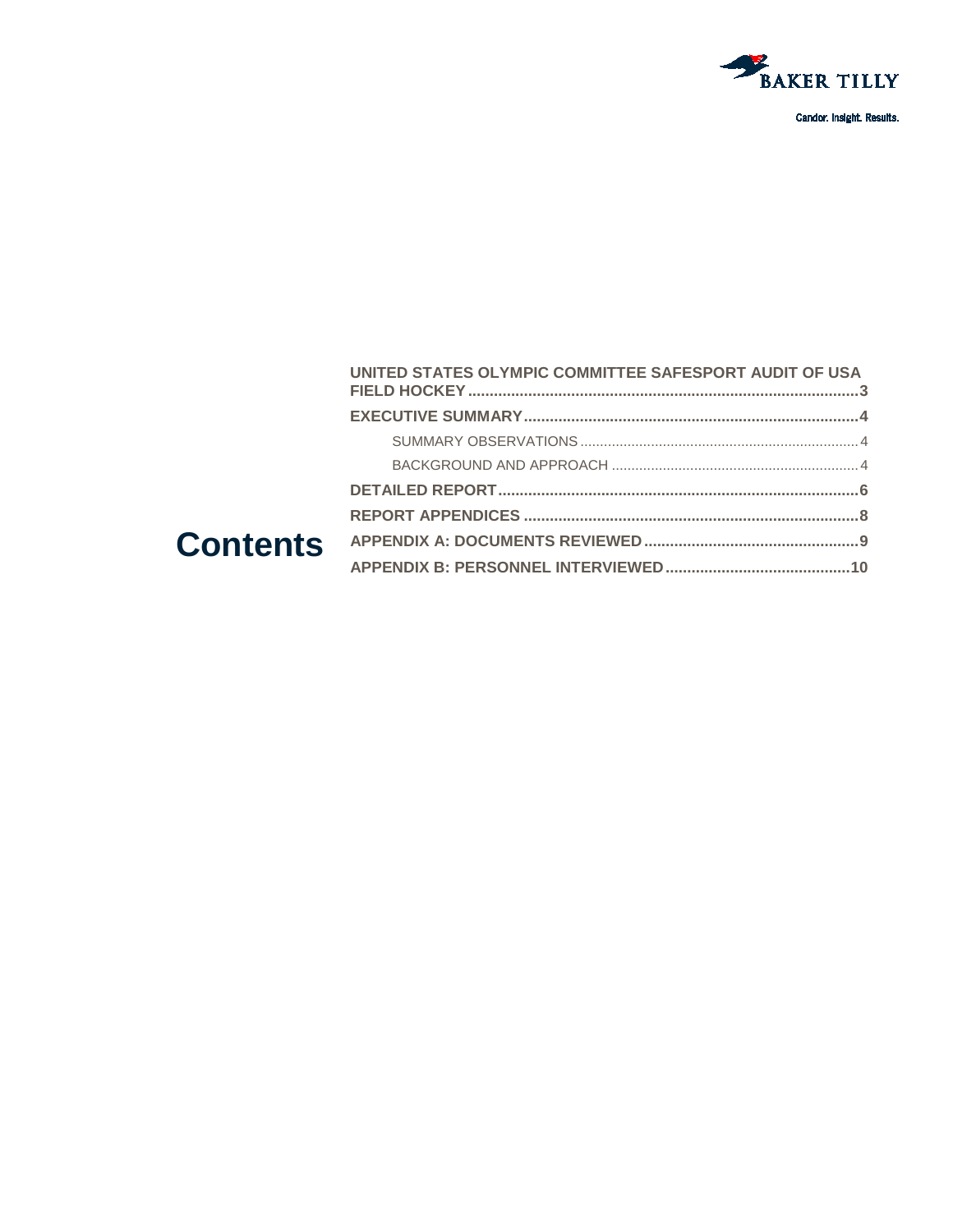

j

United States Olympic Committee USOC SafeSport Audit of USA Field Hockey

## <span id="page-2-0"></span>**United States Olympic Committee SafeSport Audit of USA Field Hockey[1](#page-2-1)**

<span id="page-2-1"></span><sup>1</sup> To consider the report in its entirety, please refer also to the detailed management response that will appear here [\[Governance Documents\]](https://www.teamusa.org/Footer/Legal/Governance-Documents) within 90 days of the date of this report.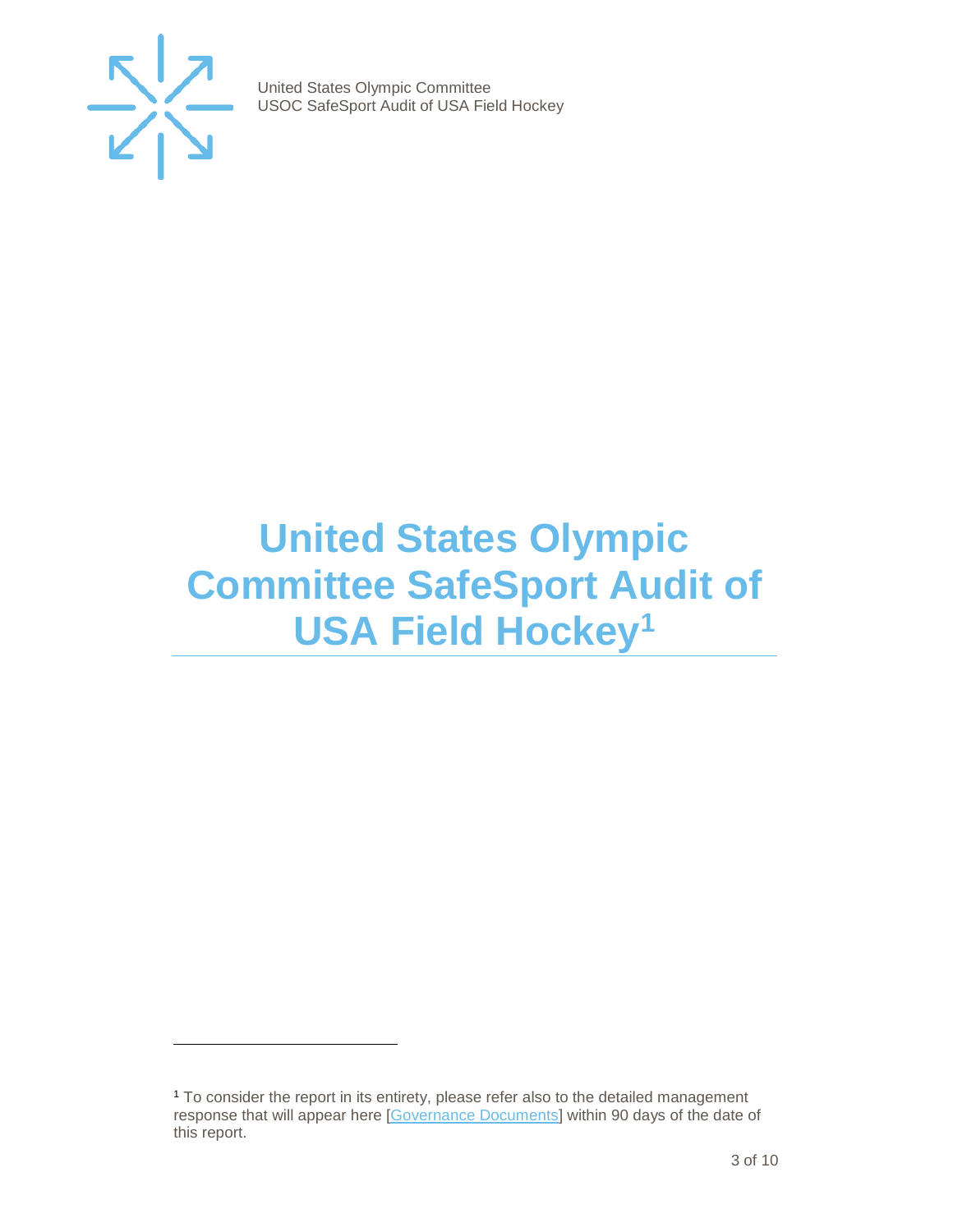

-

United States Olympic Committee USOC SafeSport Audit of USA Field Hockey

## **Executive Summary**

#### <span id="page-3-1"></span><span id="page-3-0"></span>**Summary Observations**

It shall be the policy of the United States Olympic Committee (USOC) that each National Governing Body (NGBs) adopt a Minimum Standards Policy for Athlete Safety Programs (Athlete Safety Standards) by December 31, 2013[2](#page-3-4).

We noted the following opportunities to enhance the design of USA Field Hockey's (USAFH) compliance with the Athlete Safety Standards:

> **Athlete Safety Standards - Criminal Background Checks and Education and Training Testing** – One individual selected for testing (10% of the selected individuals) did not have criminal background checks conducted during the testing period (i.e., May 1, 2016 through April 30, 2017).

#### <span id="page-3-2"></span>**Background and Approach**

<span id="page-3-3"></span>USOC engaged Baker Tilly Virchow Krause (Baker Tilly), to assist the USOC in the completion of SafeSport audits, to assess compliance with SafeSport policies and procedures at the USOC and all of its NGBs and High Performance Management Organizations (HPMOs).

Baker Tilly performed a review of USA Field Hockey to evaluate compliance with the Athlete Safety Standards. The following activities were performed for this review of USA Field Hockey:

- > Developed and executed an audit program that included:
	- Holding a virtual entrance meeting to discuss and document USA Field Hockey's SafeSport program and processes.
	- Selecting a sample of 10 from the required individuals to ensure a background check was performed and education and training was completed. See **Appendix A** for a list of documents reviewed.
	- Reviewing USA Field Hockey's athlete safety policy and determining whether the following was addressed:
		- Required misconduct is prohibited and defined;
		- **Reporting procedures are documented; and**
		- **The grievance process is documented and complies with** Athlete Safety Standards.
	- Identifying which individuals are required to undergo a criminal background check and complete education and training.
- Conducted a virtual exit meeting, if requested, following delivery of the draft report, to discuss audit findings and recommendation(s) with USA Field Hockey. See **Appendix B** for a list of individuals interviewed.

<span id="page-3-4"></span><sup>2</sup> Effective June 20, 2017 the USOC replaced the Athlete Safety Standards with the NGB Athlete Safety Policy. Due to the timing of this audit, fieldwork was performed in accordance with the Athlete Safety Standards.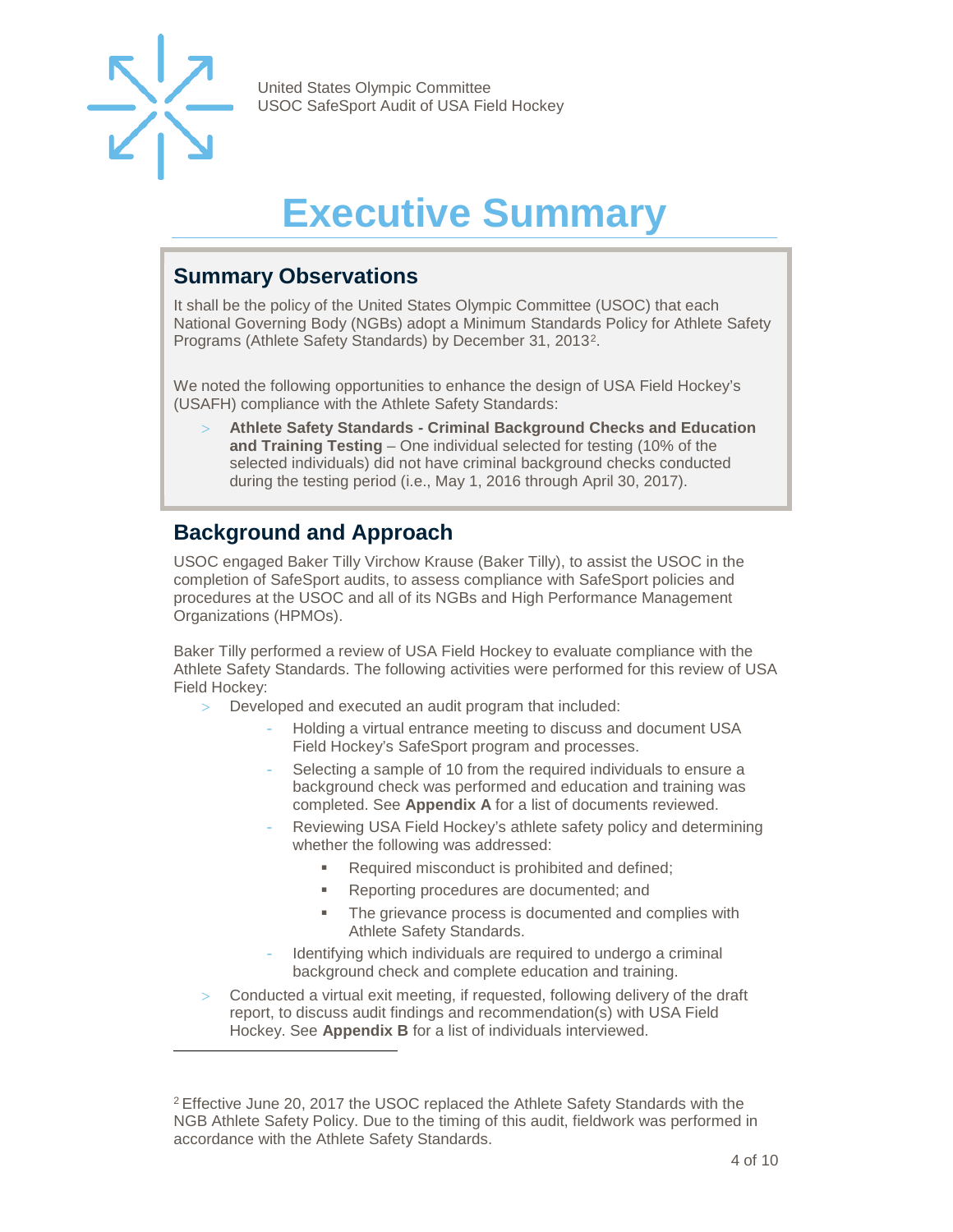

> Identified specific observations and recommendations regarding opportunities to enhance compliance with Athlete Safety Standards. Observations include the following attributes: criteria, condition, cause, effect and recommendation, as set out in the International Professional Practices Framework (IPPF) Standards and Practice Advisory 2410-1.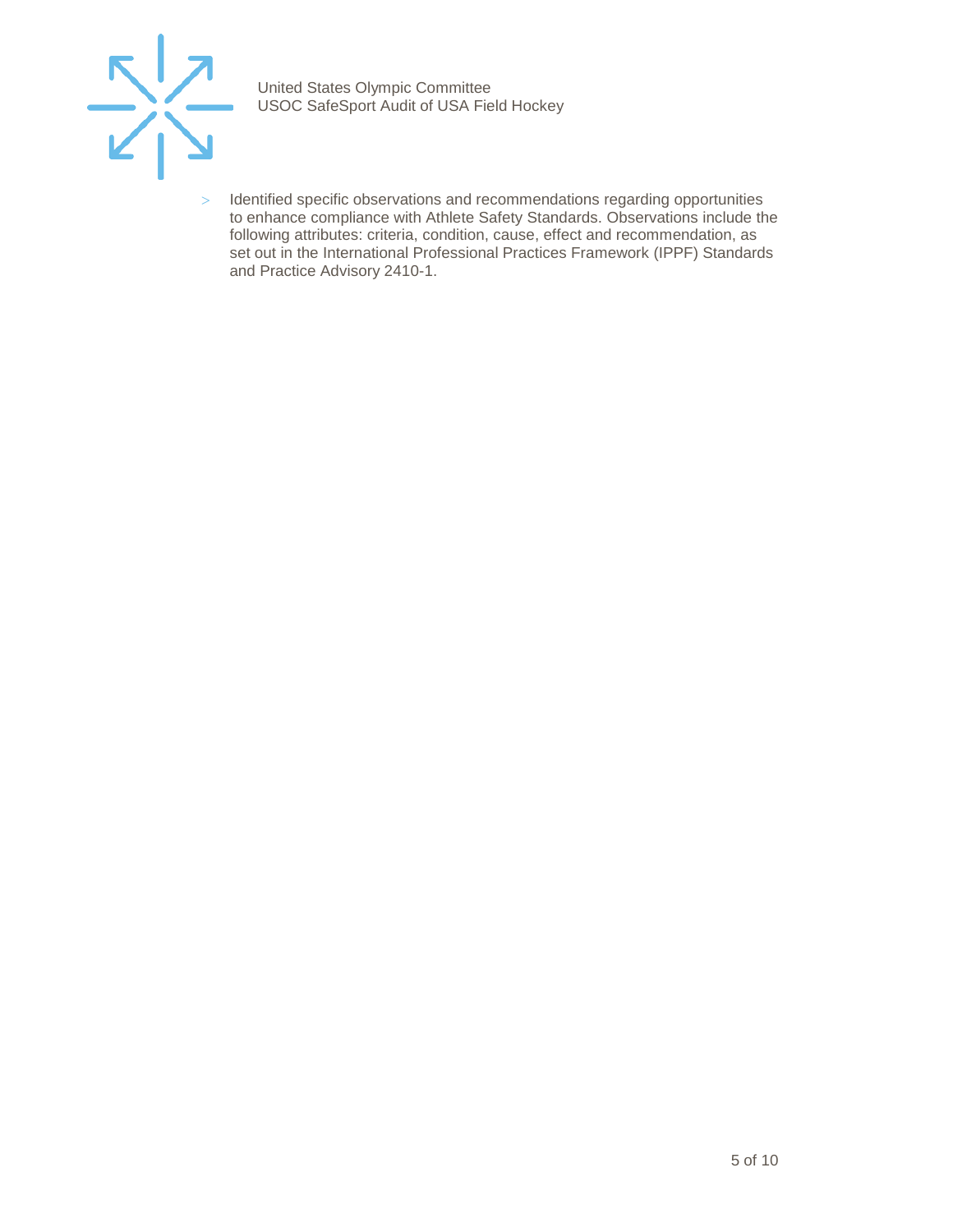

## **Detailed Report**

The table below represents opportunities to enhance the design and effectiveness of USA Field Hockey's compliance with Athlete Safety Standards.

| 1. Athlete Safety Standards - Criminal Background Checks and Education and<br><b>Training Testing</b> |                                                                                                                                                                                                                                                                                                                                                                                                                                                                                                                                                                                                                                                                                                                                                                                                                                                                                                                                            |
|-------------------------------------------------------------------------------------------------------|--------------------------------------------------------------------------------------------------------------------------------------------------------------------------------------------------------------------------------------------------------------------------------------------------------------------------------------------------------------------------------------------------------------------------------------------------------------------------------------------------------------------------------------------------------------------------------------------------------------------------------------------------------------------------------------------------------------------------------------------------------------------------------------------------------------------------------------------------------------------------------------------------------------------------------------------|
| <b>Criteria</b>                                                                                       | The Athlete Safety Standards state each NGB/HPMO shall<br>require criminal background checks and education and<br>training for those individuals it formally authorizes, approves,<br>or appoints (a) to a position of authority over, or (b) to have<br>frequent contact with athletes.                                                                                                                                                                                                                                                                                                                                                                                                                                                                                                                                                                                                                                                   |
| <b>Condition</b>                                                                                      | One individual selected for testing (10% of the selected<br>individuals) did not have criminal background checks<br>conducted during the testing period (i.e., May 1, 2016<br>through April 30, 2017).                                                                                                                                                                                                                                                                                                                                                                                                                                                                                                                                                                                                                                                                                                                                     |
| Cause                                                                                                 | USA Field Hockey may not be consistently tracking and<br>monitoring compliance with the criminal background checks<br>and education and training requirements of the Athlete<br>Safety Standards.<br>The individual was a minor, so USA Field Hockey did not<br>require a criminal background check to be completed.                                                                                                                                                                                                                                                                                                                                                                                                                                                                                                                                                                                                                       |
| <b>Effect</b>                                                                                         | Individuals the USA Field Hockey formally authorizes,<br>approves or appoints (a) to a position of authority over, or<br>(b) to have frequent contact with athletes may not be in<br>compliance with the USOC's SafeSport program because<br>they have not completed criminal background checks and/or<br>education and training prior to having contact with athletes.<br>USA Field Hockey must be in compliance with the Athlete<br>Safety Standards to be a member in good standing.<br>Noncompliance with the Athlete Safety Standards can result<br>in disciplinary action by the USOC including withdrawal of<br>high performance funding.<br>Also, athletes may have contact with individuals who are<br>unaware of SafeSport misconduct and the potential impact<br>to athletes' well-being and/or have contact with individuals<br>who have a criminal history, which could put athletes at<br>SafeSport-related misconduct risk. |
| <b>Recommendation</b>                                                                                 | USA Field Hockey must require that individuals it formally<br>authorizes, approves, or appoints (a) to a position of<br>authority over, or (b) to have frequent contact with athletes<br>complete criminal background checks and education and<br>training requirements in a timely manner and before they<br>have contact with athletes to provide assurance that they                                                                                                                                                                                                                                                                                                                                                                                                                                                                                                                                                                    |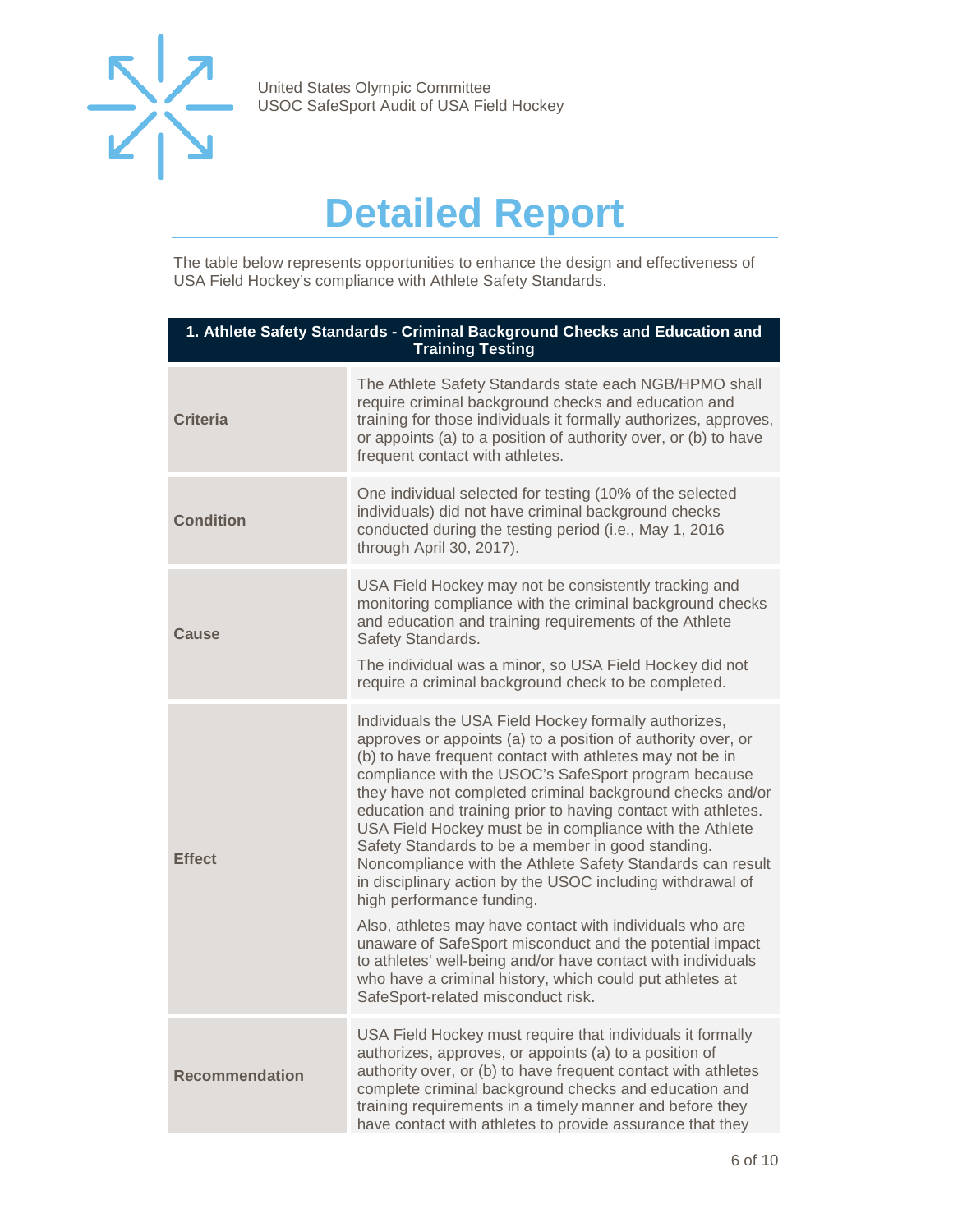

| 1. Athlete Safety Standards - Criminal Background Checks and Education and<br><b>Training Testing</b> |                                                                                                                                                                                                                                                                                                                                                         |
|-------------------------------------------------------------------------------------------------------|---------------------------------------------------------------------------------------------------------------------------------------------------------------------------------------------------------------------------------------------------------------------------------------------------------------------------------------------------------|
|                                                                                                       | are educated on the requirements of the Athlete Safety<br>Standards. USA Field Hockey must consistently track and<br>verify criminal background checks and education and<br>training requirements are met for all required individuals.<br>Compliance with these requirements must be completed<br>within 90 days of receipt of the final audit report. |
|                                                                                                       | USA Field Hockey should review the testing results and<br>require all necessary individuals to complete the necessary<br>requirements (i.e., criminal background check and/or<br>education and training).                                                                                                                                               |
| <b>Management</b><br>response                                                                         | We agree with the condition and recommendation and will<br>respond to the USOC with a detailed plan to ensure<br>compliance with the current NGB Athlete Safety Policy. Our<br>plan will be submitted to the USOC within the 90 day<br>timeline referenced above.                                                                                       |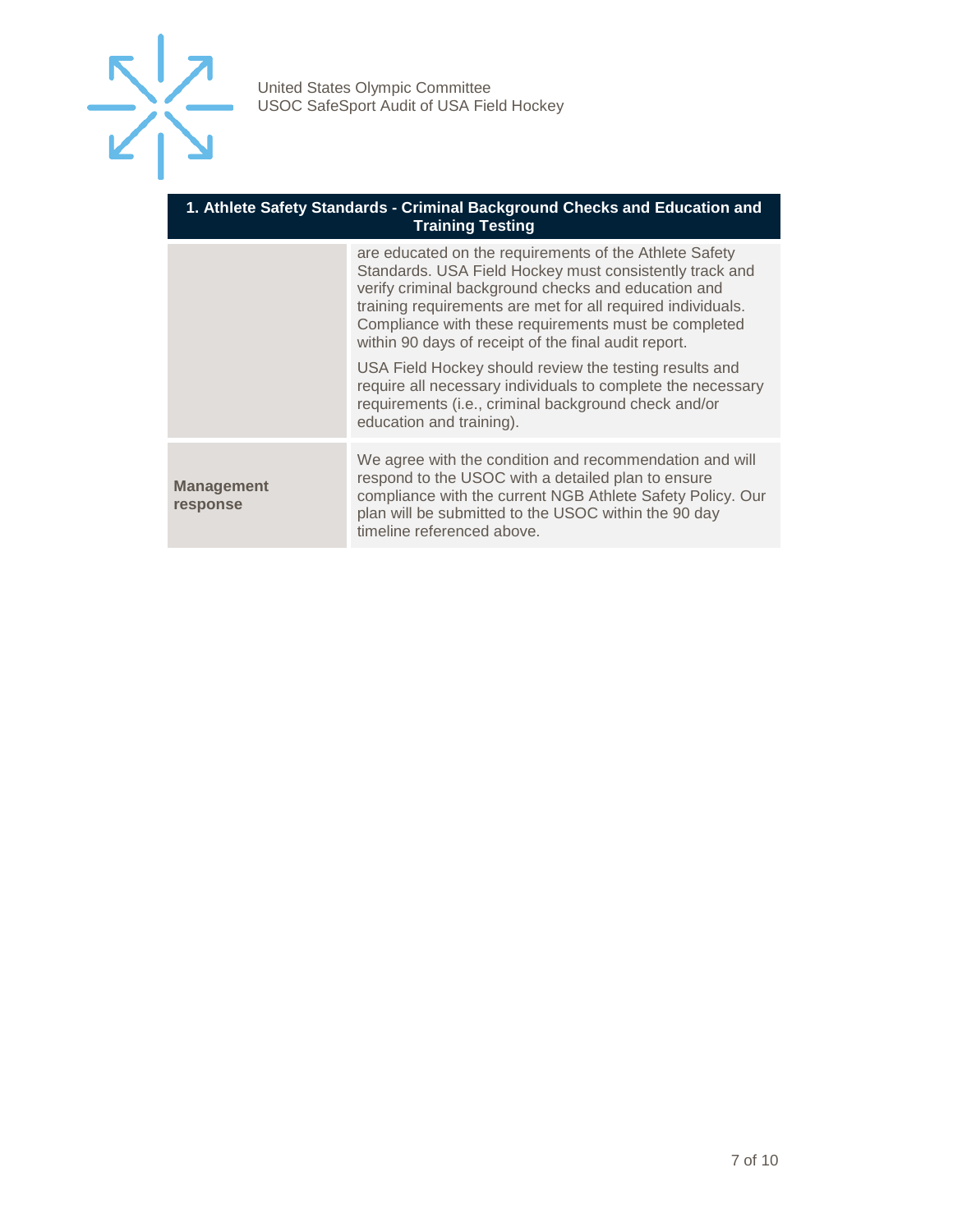

# <span id="page-7-0"></span>**Report Appendices**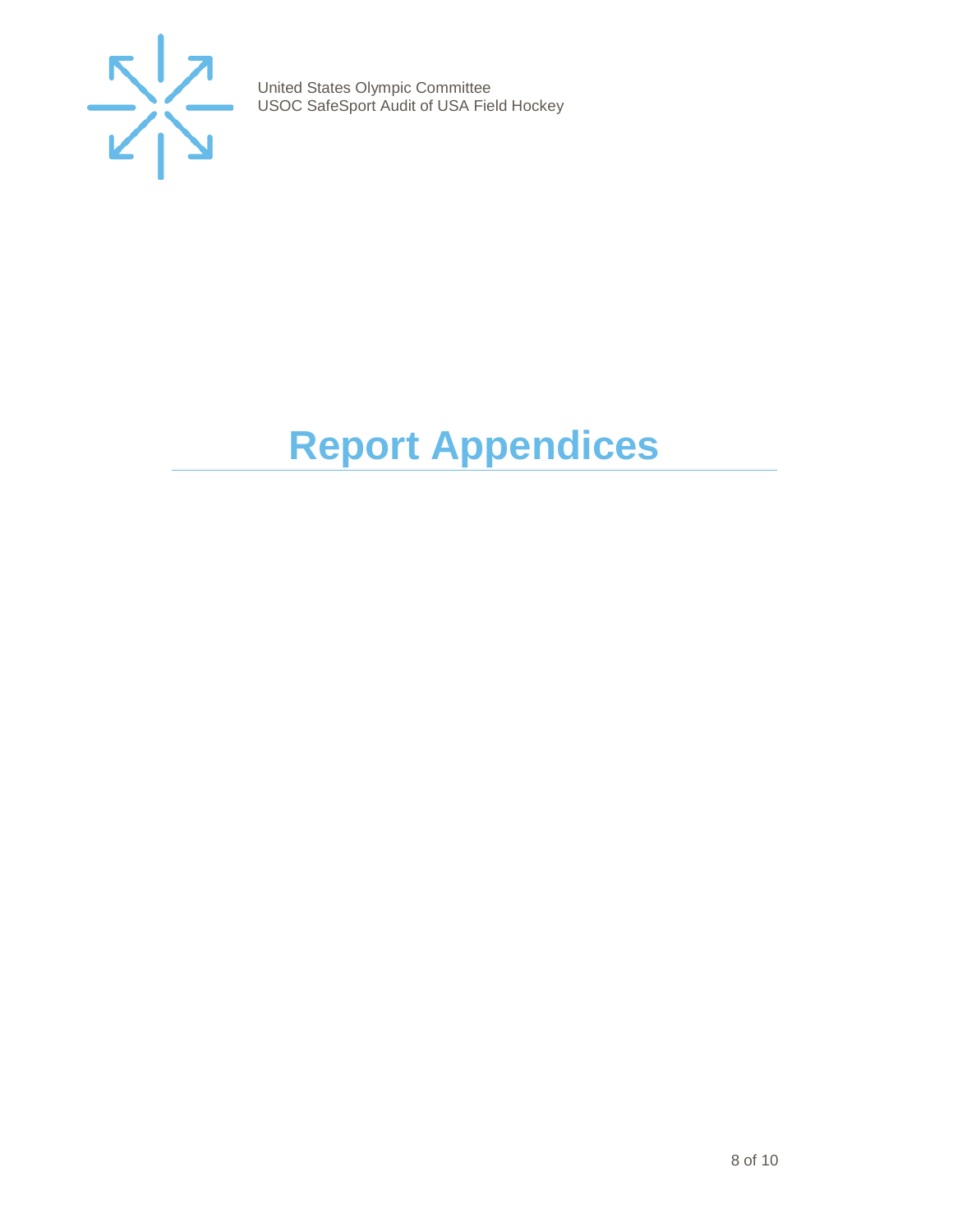

## <span id="page-8-0"></span>**Appendix A: Documents Reviewed**

We reviewed the following documents:

- > Athlete Safety Standards Program Questionnaire
- > Population listing of "required individuals" (i.e., covered individuals required to undergo background check and training)
- > USA Field Hockey Membership System Screen Prints
- > USA Field Hockey SafeSport Program Handbook
- > USA Field Hockey SafeSport Bylaws